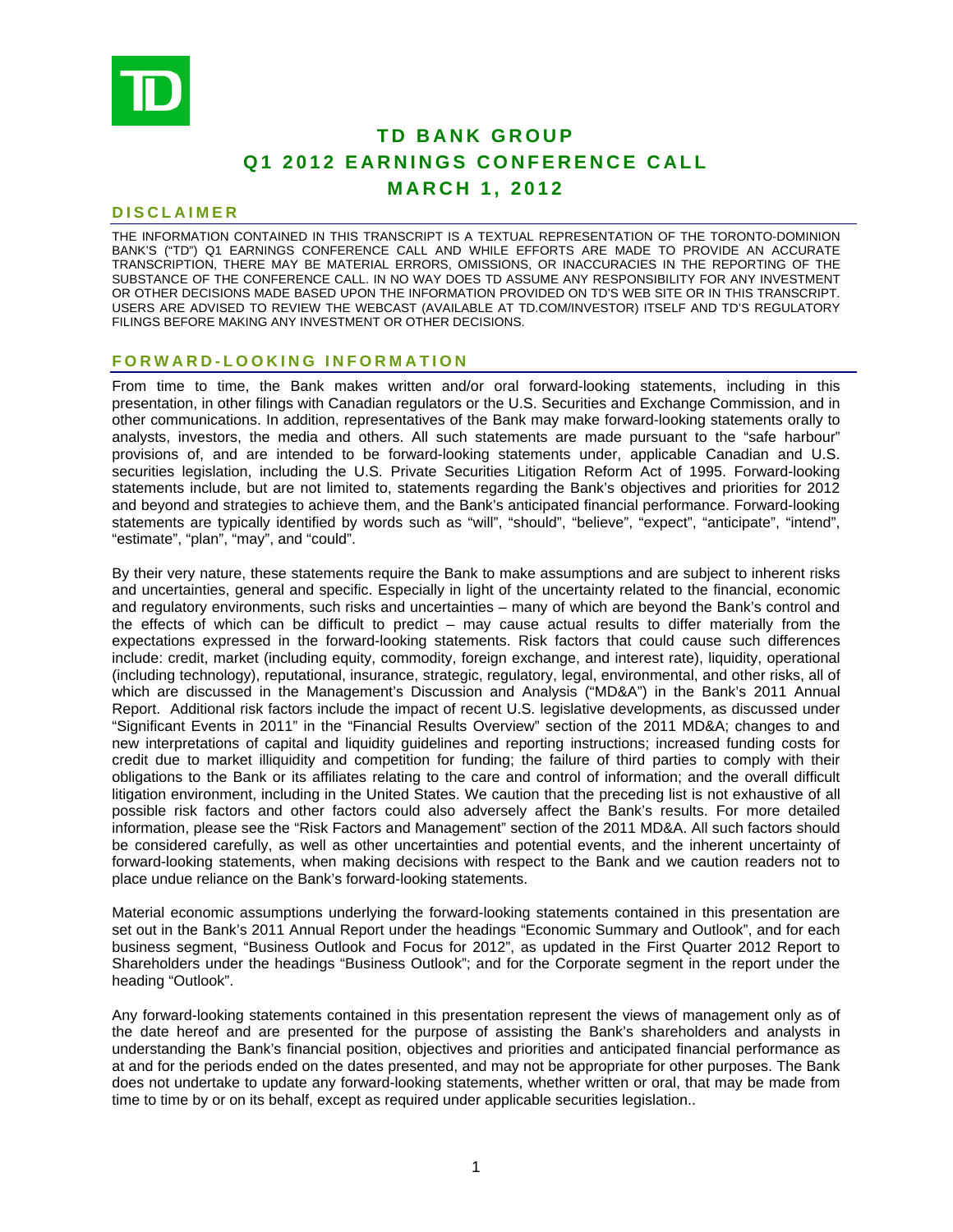## **CORPORATE PARTICIPANTS**

**Ed Clark**  *TD Bank Group – Group President & CEO* 

**Colleen Johnston**  *TD Bank Group – CFO & Group Head, Finance* 

**Mark Chauvin**  *TD Bank Group – Group Head & Chief Risk Officer* 

**Tim Hockey**  *TD Bank Group – Group Head, Canadian Banking, Auto Finance, and Credit Cards* 

**Bharat Masrani**  *TD Bank Group – Group Head, US P&C Banking* 

**Bob Dorrance**  *TD Bank Group – Group Head, Wholesale Banking* 

**Mike Pedersen**  *TD Bank Group – Group Head, Wealth Management, Insurance, and Corporate Shared Services* 

**Rudy Sankovic**  *TD Bank Group – SVP, Investor Relations* 

## **CONFERENCE CALL PARTICIPANTS**

**John Reucassel**  *BMO Capital Markets - Analyst* 

**Steve Theriault**  *Merrill Lynch Canada - Analyst* 

**Robert Sedran**  *CIBC - Analyst* 

**Peter Routledge**  *National Bank Financial - Analyst* 

**Brad Smith**  *Stonecap Securities - Analyst* 

**Gabriel Dechaine**  *Credit Suisse - Analyst* 

**Sumit Malhotra**  *Macquarie Capital Markets - Analyst* 

**Mario Mendonca**  *Canaccord Genuity - Analyst* 

**Darko Mihelic**  *Cormark Securities - Analyst* 

**Cheryl Pate**  *Morgan Stanley - Analyst* 

**Brian Klock**  *KBW - Analyst*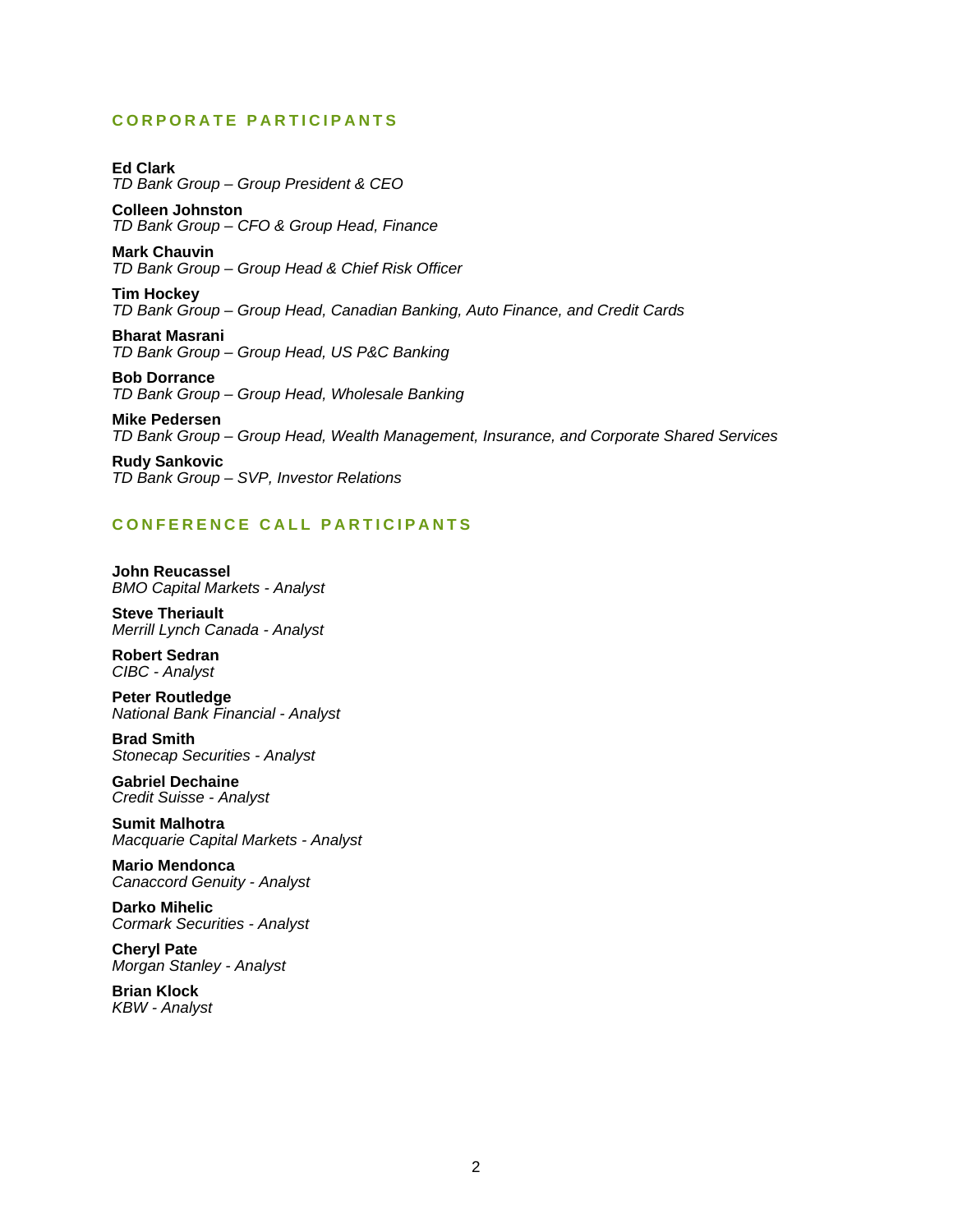## **PRESENTATION**

## **Rudy Sankovic** *– TD Bank Group - SVP, Investor Relations*

Good afternoon, and welcome to TD Bank Group's First Quarter 2012 Investor Presentation. My name is Rudy Sankovic, and I'm Head of Investor Relations for the Bank. We'll begin today's presentation with remarks from Ed Clark, the Bank's CEO, after which Colleen Johnston, the Bank's CFO, will present our first quarter operating results. Mark Chauvin, Chief Risk Officer, will then offer comments on credit quality after which we'll entertain questions from those present and from prequalified analysts and investors on the phone.

Also with us today to answer your questions are Bob Dorrance, Group Head, Wholesale Banking, Tim Hockey, Group Head, Canadian Banking, Auto Finance and Credit Cards, Bharat Masrani, Group Head, US P&C Banking, and Mike Pedersen, Group Head, Wealth Management, Insurance and Corporate Shared Services.

We'd like to keep the call to about 45 minutes if at all possible. I do recognize the analysts have a busy day, and there is one more bank reporting this afternoon. So, if we can try and keep it quick, that would be much appreciated.

At this time, I'd like to caution our listeners that this presentation contains forward-looking statements and there are risks that actual results could differ materially from what is discussed. Any forward-looking statements contained in this presentation represent the views of management and are presented for the purpose of assisting the Bank's shareholders and analysts in understanding the Bank's financial position, objectives and priorities and anticipated financial performance and may not appropriate for other purposes. Certain material factors or assumptions were applied in making these forward-looking statements. For additional information on these factors and assumptions, please see our Q1 2012 MD&A and 2011 Annual Report available on TD.com. With that, let me turn the presentation over to Ed.

### **Ed Clark** *– TD Bank Group – Group President & CEO*

Thanks, Rudy, and welcome, everybody, and thanks for joining us this afternoon.

Colleen's going to take you through the first quarter results in detail, but first, I'd like to give you my thoughts about the quarter.

Well, obviously, we're off to a good start for the year. The momentum we built up in 2011 has carried through into the first quarter of this year, resulting in another record performance from our retail businesses and a very strong contribution from our wholesale.

Along with the announcement of strong results today, we were pleased to declare a 4 cent dividend increase. Now, this increase has an element of catch up to it as our stronger than expected EPS growth in 2011 resulted in a payout below the middle of our 35 to 45 percent payout range. But, the dividend also signal's the Board confidence in our ability to deliver sustainable, long term, quality earnings growth. As always, our Board will continue to assess our dividend payout in the context of our earnings and the environment we face.

While the headwinds remained, we're feeling a little bit better about the world than we did just three months ago, at least for now. In Europe, we're seeing reduced tail risk as a result of the European Central Bank's loan facility, which has clearly helped to alleviate the liquidity crunch. At the same time, there are early signs of recovery in the United States with evidence of an improved labor market and better consumer and business sentiment.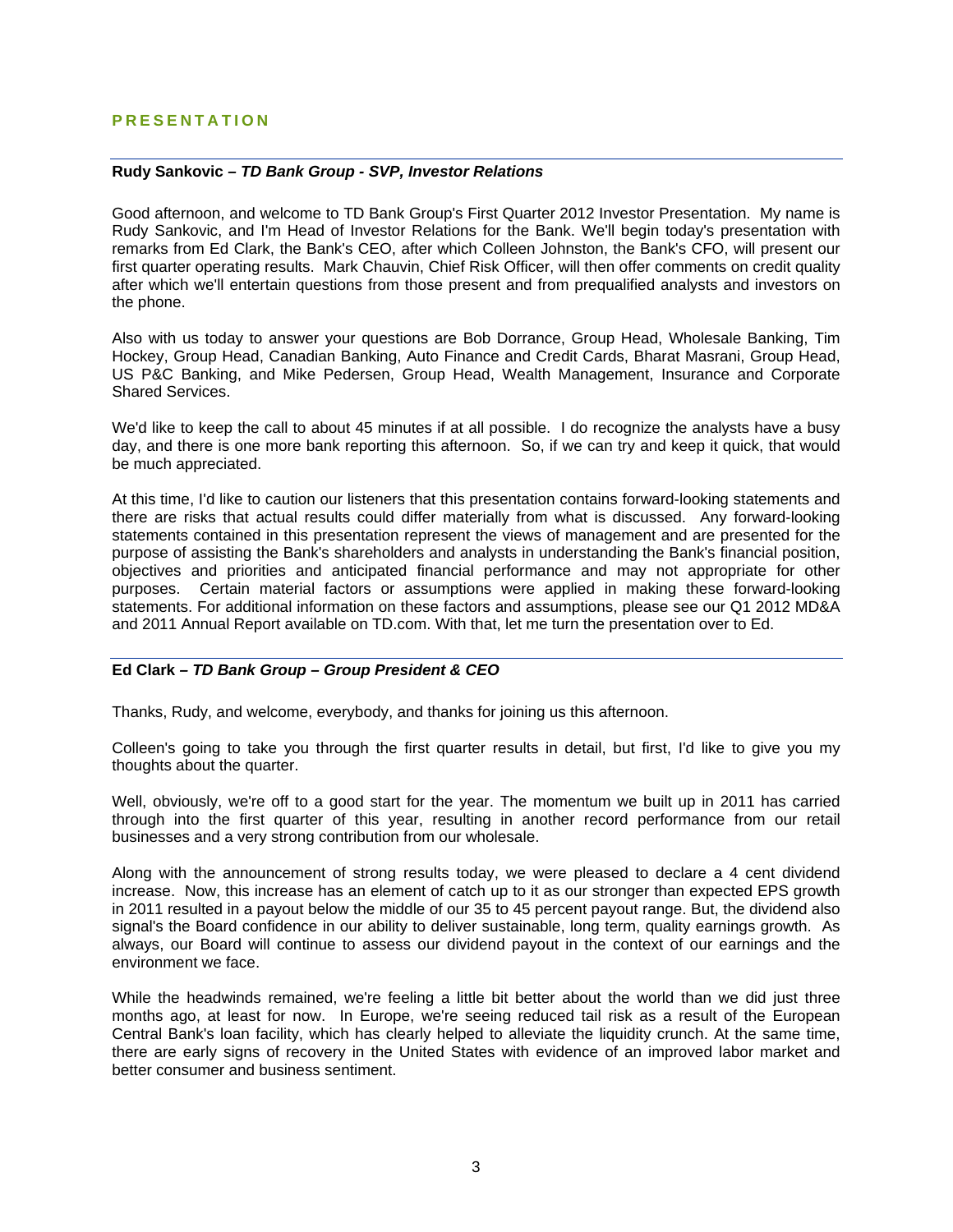Despite the still fragile economic environment, the resilience of our retail focused franchise model came through once again in our first quarter results. Canadian banking continued to outperform with yet another record quarter driven by solid volume growth, the acquisition of MBNA, stable PCLs and a record low efficiency ratio. Looking ahead, we believe Canadian banking should deliver mid to high single digit earnings growth for the year, despite slowing personal loan growth and continuing margin pressures.

Wealth and insurance had good results this quarter, despite weaker trading levels and a severe weather related event. These businesses have strong fundamentals and are under-represented in some other respective markets. We should see good growth in wealth and insurance this year.

Our U.S. business delivered a particularly strong quarter. Despite the tough economic environment and the absorption of the full impact of Durbin this quarter, America's most convenient bank was still able to produce a record quarter. The low interest rate environment helped because it stimulated mortgage refinancing with balances up 34 percent over last year. Our multiple growth strategies are paying off. We have a number of stores that are just now maturing, which continue to help fuel new deposit and loan growth. We expect to add new stores at a rate about 30 plus a year. Cross sell initiatives are taking hold while our superior business model allows us to continue to grow organically in good times and bad. We continue to believe that our U.S. operation will show modest earnings growth this year despite the negative impact of Durbin.

Wholesale delivered another strong quarter despite an uncertain environment. I'm particularly pleased with the progress we're making on our franchise strategy. We finished calendar year 2011 as the number one equity underwriter in the leagues table rankings for the first time ever and number two in corporate debt underwriting. Our return on equity this quarter was a solid 19 percent, even after absorbing higher capital for market risk under Basel 2.5 and the higher Basel 3 capital requirements that were allocated to the businesses starting this quarter. Despite the prospect of difficult markets over the next couple of years, we're confident our 15 to 20 percent ROE target is achievable.

In this slower growth environment, we are very focused on ensuring that expenses do not grow faster than revenues. We're managing expense growth very tightly this year, and we continue to target a positive operating leverage. With interest rates expected to stay low until at least 2014, our management team has turned its attention to 2013 and 2014. We will continue to set ambitious targets to slow our rate of expense growth. In doing so, I want to emphasize that this is not about cutting cost but rather about finding permanent sustainable savings in our existing cost structure, which will allow us to reinvest in the business as we've done in the past.

On the capital front this quarter, our Basel 3 common equity tier one ratio hit 7.1 percent. We continue to feel comfortable with our capital position in line with our previous guidance.

As we look forward, we remain cautious about the future. While Europe has resolved its immediate crisis in Greece, it is challenged with the prospect of a low growth environment for many years to come. In the United States, the economic recovery remains fragile and may be impacted by what's happening in Europe. The slow recovery in both geographies will mean lower rates for a longer period of time, which will negatively impact our net interest margins for at least the next couple of years. This will remain our core challenge - hence, our focus on permanent reductions in our cost structure.

I remain confident that our proven business model can continue to outperform in the expected environment. While Canadian banking earnings are expected to slow down in the next couple years, we'll see an earnings rotation in other businesses to make up the difference.

TD Auto Finance and MBNA have good potential. Business banking environments remain healthy. Both insurance and wealth have under-penetrated businesses in Canada. And in the United States, TD Bank, America's most convenient bank, clearly outperformed this quarter and has very strong upside. Our wholesale franchise business is showing excellent resilience in tough markets.

With that, let me turn it over to Colleen.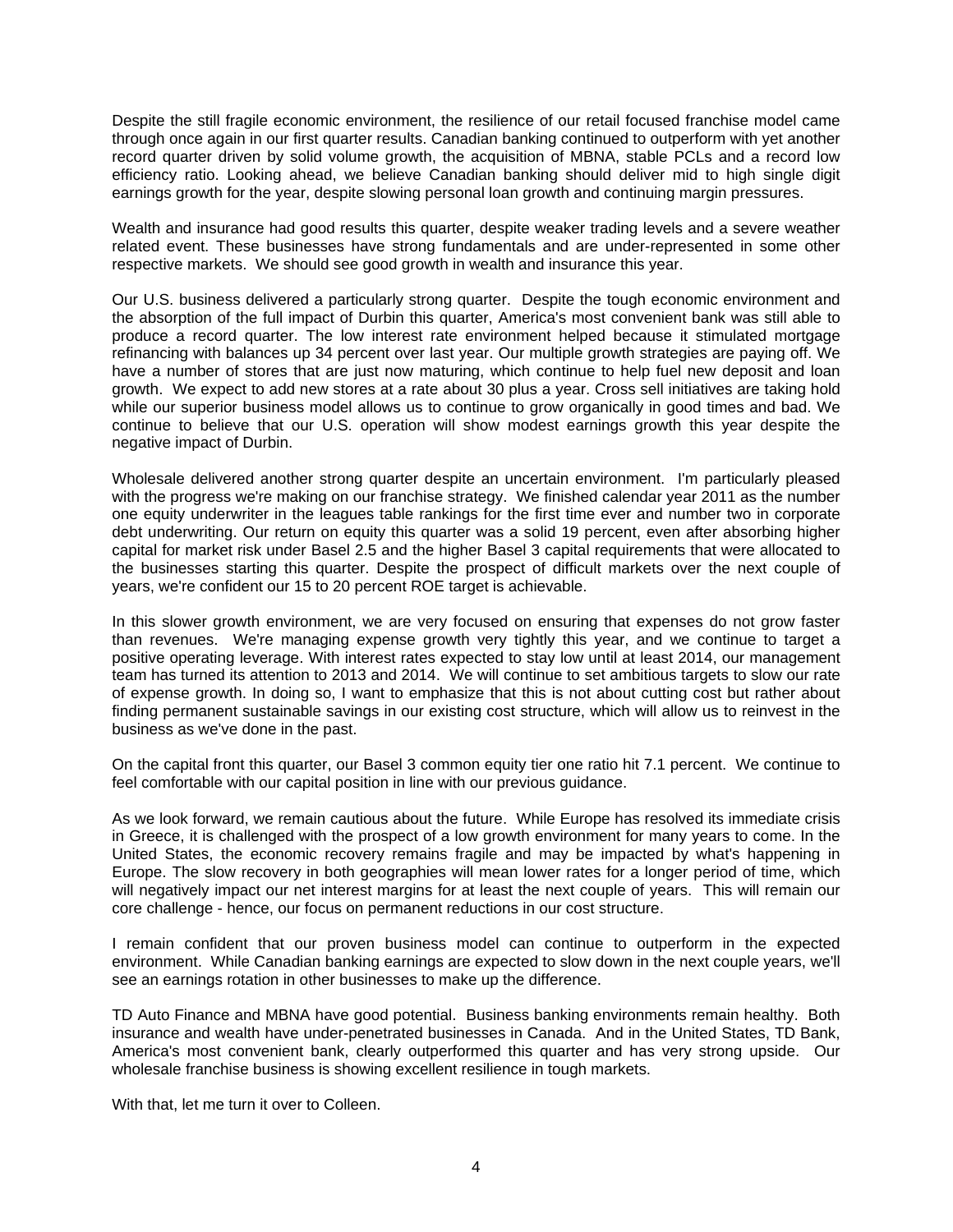## **Colleen Johnston** *– TD Bank Group – CFO & Group Head, Finance*

Thanks, Ed, and good afternoon.

We are very pleased with our Q1 2012 results, posting record adjusted net income and record adjusted EPS. Our total bank adjusted net income for the quarter was over \$1.7 billion, up 9 percent from last year, while adjusted diluted EPS was \$1.86, up 8 percent versus Q1 of 2011.

These strong results were driven by continued momentum in our retail business, which delivered record adjusted earnings of \$1.6 billion, up 11 percent from last year.

Results at our wholesale bank were strong with net income of \$194 million. Net income was down 17 percent year-over-year due to the elevated level of investment portfolio gains in Q1 of 2011.

The corporate segment had an adjusted gain of \$17 million versus a loss of \$19 million in Q1 2011.

As we look across the total bank, we see a few themes worth highlighting. First, we delivered positive adjusted operating leverage of 190 basis points this quarter as a result of acquisitions, solid core revenue growth and prudent expense management. These results reflect our continuing focus on managing expense growth while still investing for the future.

Second, with respect to capital, we remain well positioned. Our tier one capital ratio was 11.6 percent, down 140 basis point from last quarter. The overall decline was due to our acquisition of MBNA, the implementation of the Basel 2 market risk framework, also known as Basel 2.5, plus additional capital deductions for IFRS and insurance subs.

Third, MBNA appears to be on track with respect to both performance and integration, in line with our previous guidance. From a retail perspective, MBNA earnings show up in Canadian banking and the wealth and insurance segments.

The first quarter represents a strong start to 2012 for the bank.

Please turn to slide five.

TD's reported net income was almost \$1.5 billion or \$1.55 per share. Adjusted net income was over \$1.7 billion or \$1.86 per share. The difference between reported and adjusted results was due to eight items of note.

This quarter includes three new items of note. \$24 million in integration and direct transaction costs related to the acquisition of MBNA Canada credit card portfolio, \$31 million release in the allowance for incurred by not identified credit losses, previously known as a general allowance, and the previously announced litigation reserve plus a marginal increase as a result of a settlement after the quarter-end.

I would also note that amortization of intangibles was lower as the legacy Canada Trust intangibles were fully amortized in Q4 of 2011.

Please turn to slide six.

Canadian Personal and Commercial Bank had another great quarter. Adjusted net income was \$850 million, up 11 percent versus last year and up 13 percent from last quarter. This marked another record quarter for Canadian banking in terms of net income, efficiency and customer satisfaction.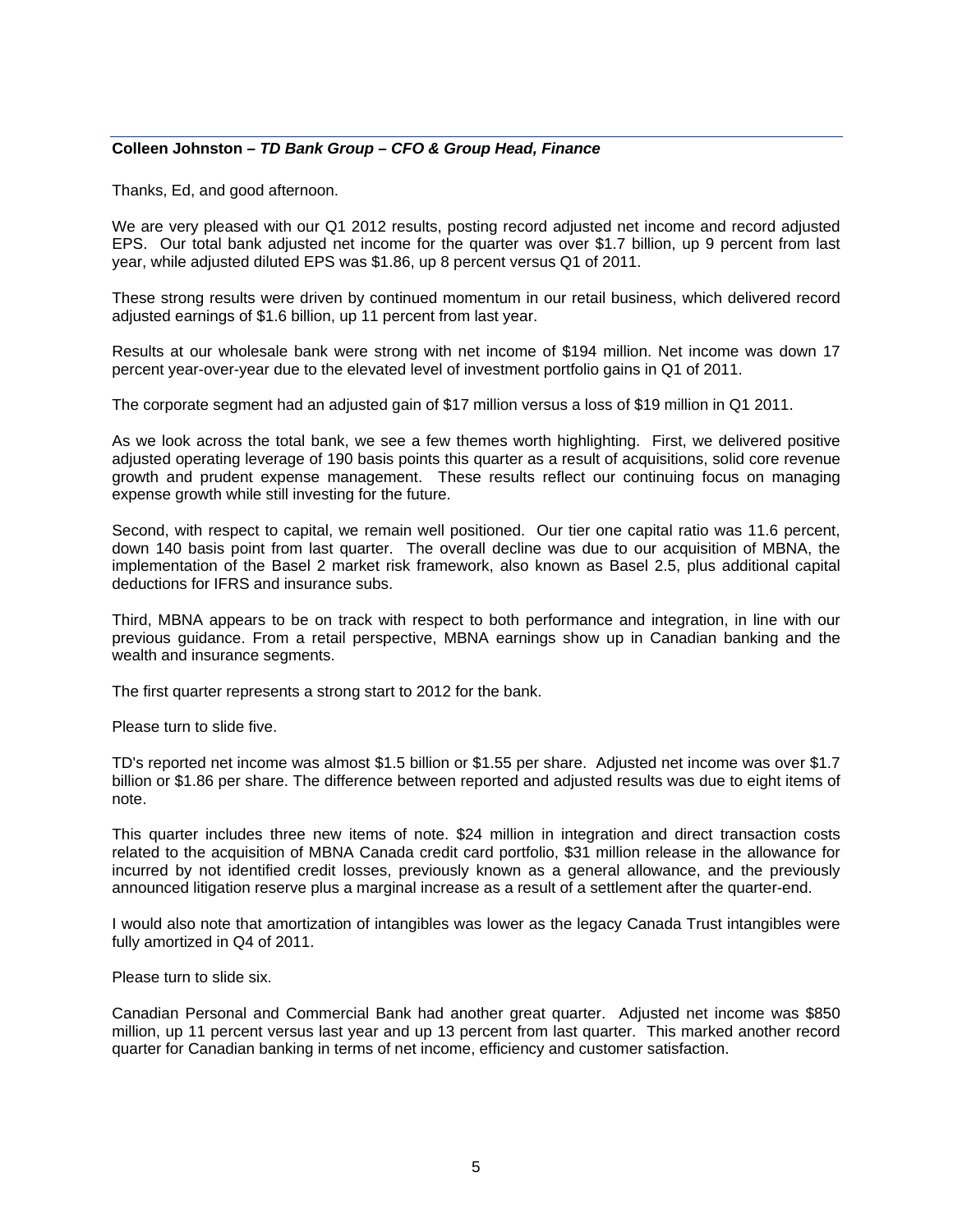Revenues were up due to solid volume growth across most product lines, strong fee growth and the acquisition of MBNA Canada's credit card portfolio. This was partially offset by lower margin on average earning assets.

The business generated good but slower personal lending volume growth with year-over-year increases of 7 percent in real estate secured lending and 19 percent in auto lending. Business lending volume growth was strong at 14 percent where we continue to make great progress.

Average deposit volume growth rates were also strong with personal deposit volumes increasing 4 percent while average business deposit volume increased 12 percent.

This quarter's results reflect the impact of the MBNA Canada acquisition. This acquisition contributed 5 percent to adjusted revenue and added 5 percent to adjusted expenses, 12 basis points to NIM, and increased PCL by 73 million.

Credit trends continue to improve with personal banking PCL excluding MBNA down 9 percent compared to last year due to better credit performance and enhanced collection strategies.

Margin was down two basis points compared to last year but up eight basis points sequentially due to MBNA. Excluding MBNA, margin was down four basis points versus the previous quarter and 14 basis points from Q1 2011 due to the low rate environment, portfolio mix and competitive pricing pressures. We expect margin pressure will continue in this low rate environment.

Adjusted expenses increased 8 percent compared to last year due to MBNA, higher employee related costs and continued investment in the business. As expected, expenses were well down over last quarter. Operating leverage was 2 percent.

Looking forward, we expect Canadian P&C banking to post earnings growth in the mid to high single digits in 2012.

Please turn to slide seven.

Wealth and insurance, excluding the impact of TD Ameritrade, delivered good results despite volatile capital markets. Net income of \$294 million was up 14 percent from last year and 2 percent sequentially.

Wealth earnings were up 11 percent year-over-year. Revenues declined due to lower trading volumes, partially offset by strong asset and fee growth in the advice and asset management businesses. We are pleased with the growth in new net new client assets.

Expenses in wealth were down significantly year-over-year due to non-recurring expenses in Q1 of 2011 in the wealth business and proactive expense management.

Insurance earnings were up 17 percent year-over-year with increased revenue driven by premium growth, improved claims performance and the addition of MBNA. This was partly offset by the impact of a severe weather related event in November.

TD Ameritrade contributed Canadian \$55 million to TD this quarter, up 15 percent from last year and 2 percent sequentially. We expect good growth in wealth and insurance earnings for the balance of the year.

Please turn to slide eight.

U.S. Personal and Commercial Bank delivered record adjusted net income of US\$345 million for the quarter, up 6 percent from last year and up 19 percent from last quarter. The increase was primarily due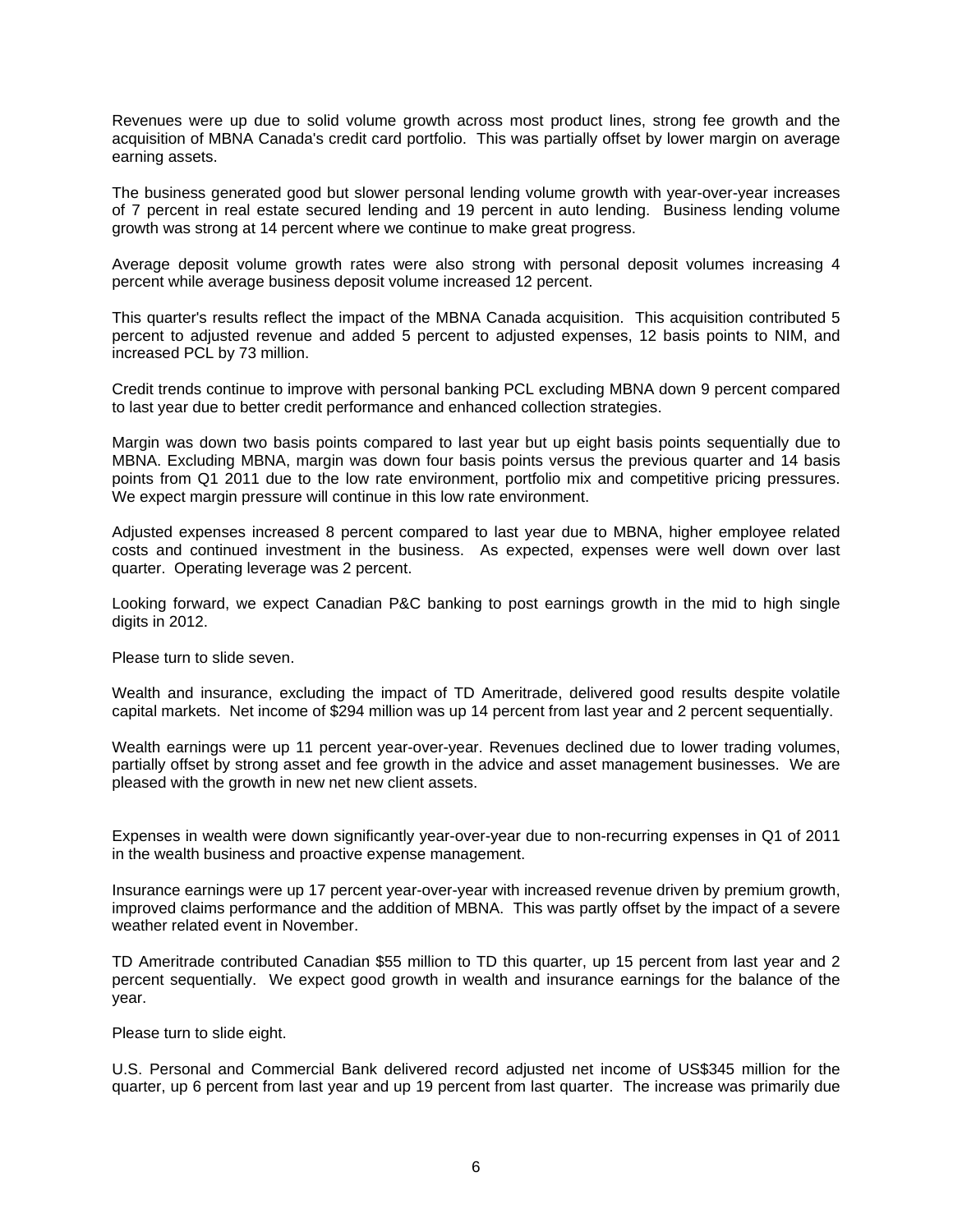to very strong core business growth and lower PCL, partially offset by the impact of the Durbin Amendment.

U.S. P&C's organic volume growth, excluding acquisitions, continued to be very impressive. Excluding the Chrysler Financial acquisition, average loans increased by 9 percent with residential mortgages up 34 percent and commercial loans up 5 percent compared to last year.

Average deposits excluding government deposits and TD Ameritrade IDAs were up 9 percent with personal deposits up 7 percent and commercial up 12 percent. TD Ameritrade sweep deposits grew 30 percent compared to last year and 5 percent sequentially.

This strong volume growth net of Durbin drove a 5 percent increase in revenue compared with Q1 of 2011. The gross impact of the Durbin Amendment was in line with our previous guidance, though this was somewhat reduced by indirect mitigation efforts.

The impact of the Chrysler Financial acquisition largely offset the impact of various accounting driven items last year.

Total PCL was down 25 percent compared to last year as asset quality continued to improve. While the overall credit quality of acquired credit impaired loans remains in line with our original expectations, PCL on these loans increased this quarter.

Adjusted expenses increased by 8 percent over last year due to the Chrysler Financial acquisition and investments in new stores. On a sequential basis, adjusted expenses declined by 10 percent, primarily due to elevated expenses in Q4.

We expect that strong core business growth will be muted by the Durbin impact resulting in modest earnings growth in 2012.

Please turn to slide nine.

Wholesale delivered very good results this quarter with net income of 194 million. Earnings dropped 17 percent versus Q1 of last year, entirely due to elevated security gains in the prior year.

Trading related income of \$380 million was strong this quarter as improved results in the interest rate and credit portfolios more than offset declines in equity trading. I would caution you that this level of trading revenue is above ongoing expectations.

We remain comfortable with our previous guidance of 300 million per quarter over a normalized cycle.

PCL increased by \$9 million versus Q4, primarily due to a single merchant banking exposure as compared to a small recovery in the prior quarter.

Expenses increased 3 percent sequentially as higher variable compensation due to improved capital markets revenue was partially offset by lower operating expenses.

From a capital perspective, you'll notice that risk weighted assets increased by \$16 billion or 46 percent versus last year. This increase was driven by the revised Basel 2 market risk framework and was within our pervious guidance of three to four times our Q4 2011 market risk RWA. This increase recaptures the RWA decrease realized several years ago when we implemented our VAR models.

Despite the challenging market environment, our wholesale business performed well. We expect that wholesale will continue to deliver solid risk adjusted returns with a 15 to 20 percent ROE target in 2012.

Please turn to slide 10.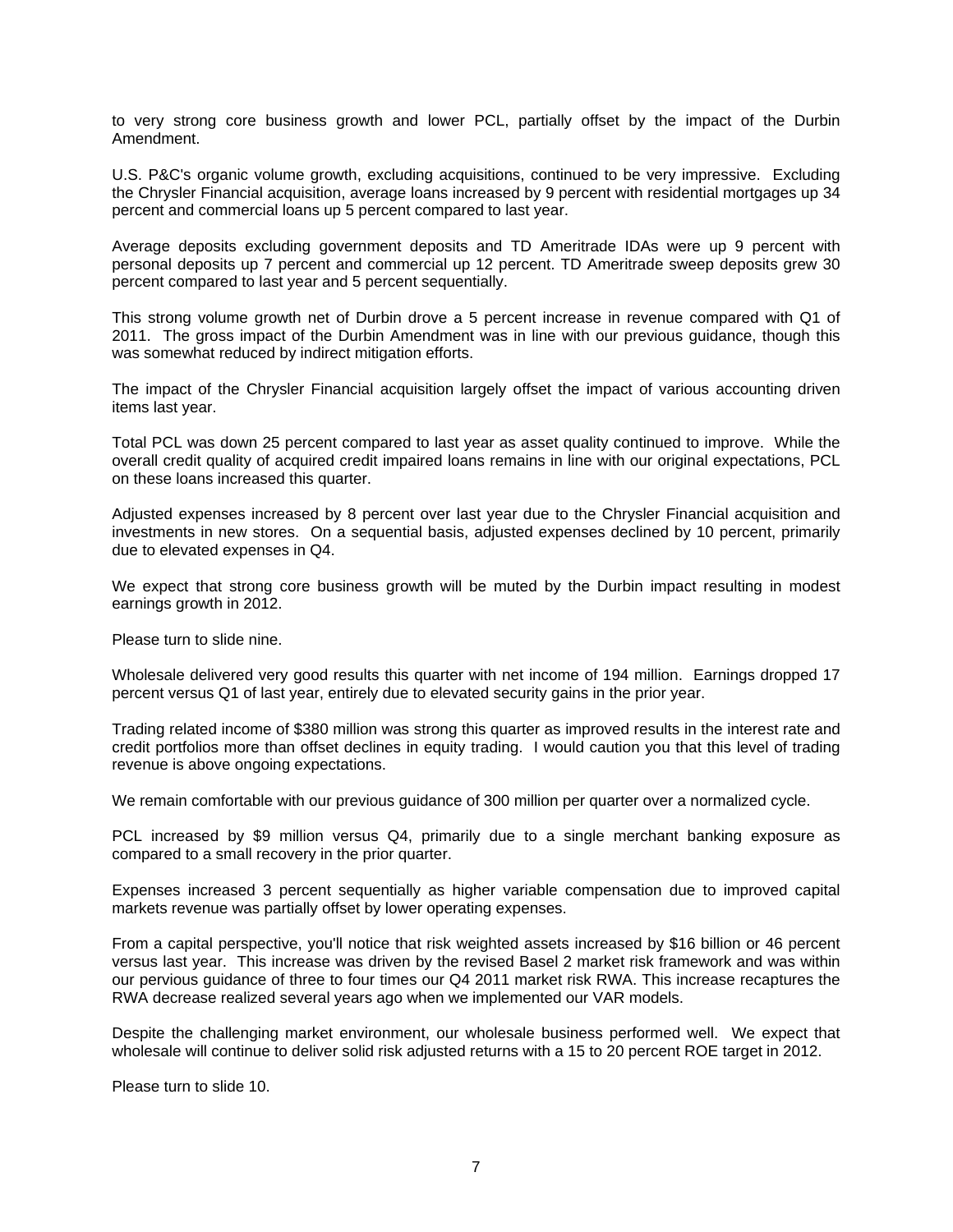The reporting philosophy for the corporate segment remains the same, but the composition has changed under IFRS. On an adjusted basis, the corporate segment posted a gain of \$17 million in the quarter compared with a loss of \$19 million last year. The increase was partly due to lower net corporate expenses and a favorable tax item.

With the implementation of IFRS, the negative impact of non-controlling interests of about \$26 million per quarter is now below the line and no longer resides in the corporate segment.

Looking forward, our new estimated range for the remainder of 2012 is an adjusted net loss of \$40 to \$80 million per quarter. As you know, corporate segment results contain some volatility and are inherently difficult to predict.

Please turn to slide 11.

In this environment of constrained revenue growth, the focus on cost management is critical. While our expenses may fluctuate from quarter to quarter, we are firmly committed to managing core expense growth very tightly to deliver positive operating leverage this year in the face of slowing revenue growth.

Our adjusted efficiency in Q1 was 55.3 percent, the lowest in five quarters. Excluding the impact of MBNA, our Q1 expenses dropped by over \$200 million from Q4, in line with our expectations.

With interest rates expected to stay low until 2014, combined with slowing loan growth, it's critical that we get ahead of these impacts and start focusing on expense growth beyond 2012. We have initiatives underway to permanently improve efficiency, and we'll manage expenses even more tightly in 2013 and 2014.

Despite slowing our rate of expense growth in future years, we remain firmly committed to investing for the future.

Please turn to slide 12.

Looking at capital, there are no material changes to our Basel 3 outlook. Our pro forma Basel 3 capital ratio was 7.1 percent at the end of the first quarter. We continue to remain comfortable with our Basel 3 guidance.

I would also like to highlight that in Q1, we changed how the bank allocates internal capital to our businesses. We will now be allocating based on future Basel 3 capital requirements of 7 percent of Basel 3 RWA plus goodwill and intangibles.

The RWAs reported by segment reflect today's Basel 2 methodology while capital has been assigned applying the Basel 3 methodology. We have also moved from ROIC to ROE as our return measure. Please note, the capital allocation changes have been applied prospectively.

Overall, we remain comfortable with our capital position.

Please turn to slide 13.

As we look ahead to the balance of fiscal 2012, we expect the operating environment to remain challenging. And I should remind you that the second quarter is impacted by two fewer days, which will lower EPS by roughly 6 cents.

I want to reiterate that our goal continues to be 7 to 10 percent adjusted EPS growth over the medium term, despite the challenging operating environment.

And with that, I'll turn the presentation over to Mark.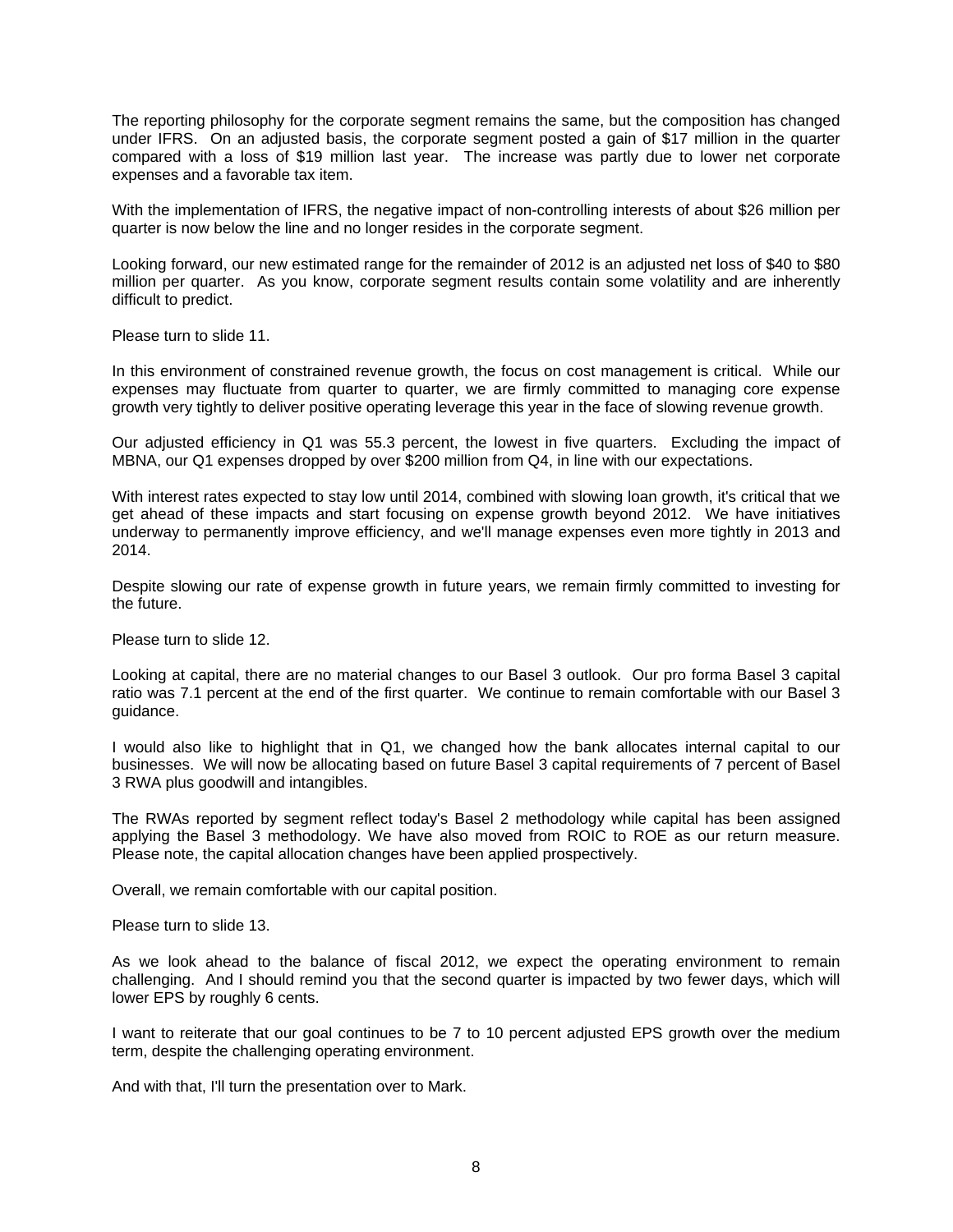## **Mark Chauvin** *– TD Bank Group – Group Head & Chief Risk Officer*

Thank you, Colleen, and good afternoon, everyone. Please turn to slide 14.

As we've done in the past, the debt securities classified as loans in the acquired credit impaired loan portfolios have been excluded from the credit slides. The latter consists of the Florida FDIC covered loans and the acquired credit impaired loans for the South Financial, Chrysler Financial and MBNA Canada acquisitions.

These portfolios are excluded to provide what we believe is a better representation of the bank's credit performance.

Also, this is the first quarter that our credit slides are presented using IFRS accounting standards.

Now, let's turn to credit quality. The Canadian personal, commercial and wholesale portfolios continue to exhibit strong overall credit quality. We continue to watch the Canadian housing market and consumer debt situations closely and are adjusting our underwriting standards where appropriate.

We're continuing to see positive momentum in the performance of the U.S. credit portfolios as evidenced by the resolution of impaired loans exceeded new impaired formations during the past quarter, we are seeing fewer problem loans on the horizon and personal loan levels delinquency levels reduced during the quarters. We expect these positive trends to continue over the coming quarters.

Finally, our acquired portfolios and debt securities classified as loans continue to perform within our original expectations.

Now, I'll turn the presentation back to Rudy.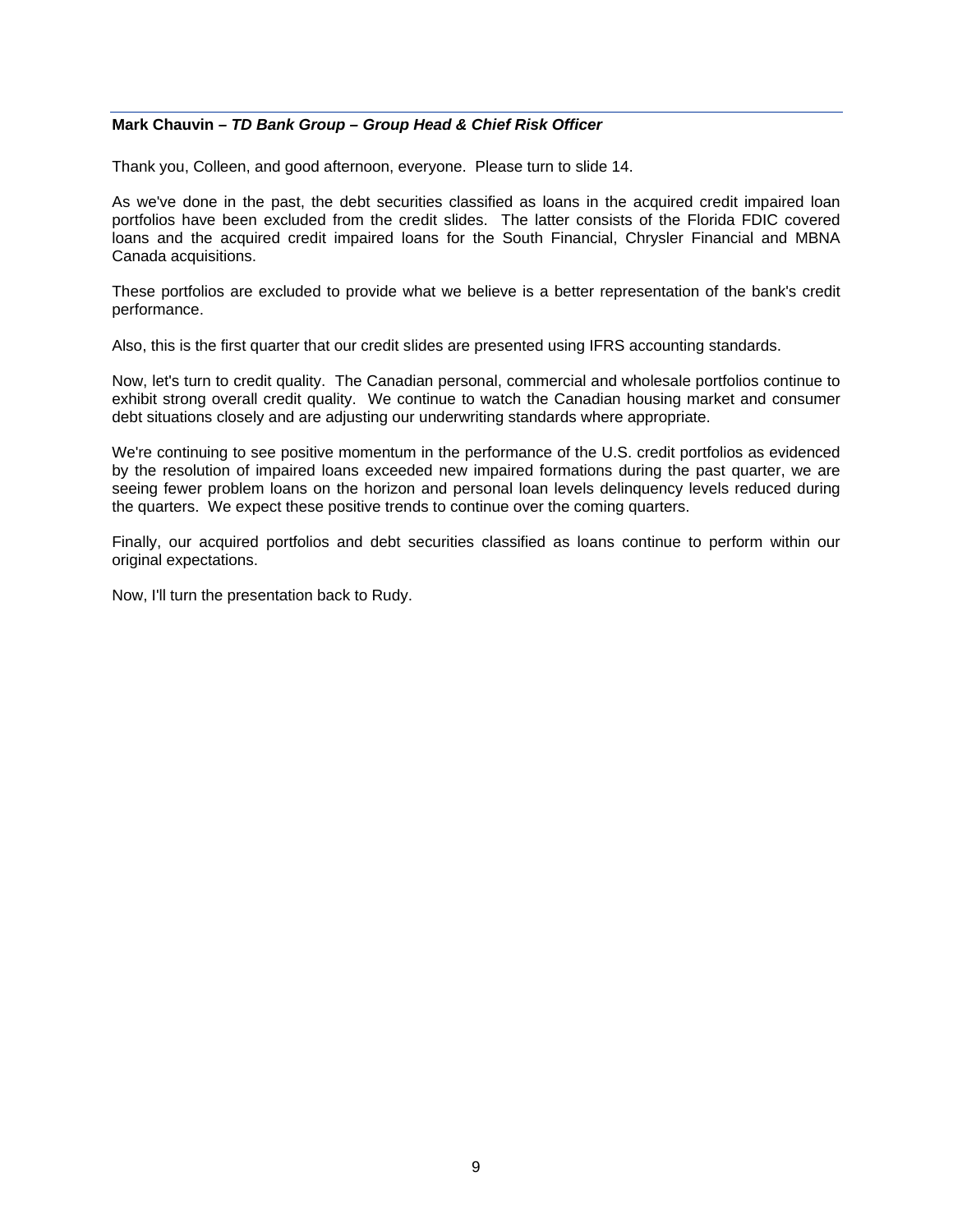## **QUESTION AND ANSWER**

### **Rudy Sankovic** *– TD Bank Group - SVP, Investor Relations*

Great. Thank you very much, Mark.

We'll now open it up to questions. To give everyone a chance to participate, if you could, let's keep it one question, and then we'll requeue if there is time. For those participating in person in the room here, could I ask you to identify your name and firm before asking your question? Before ending the call today, I will ask Ed to offer some final remarks.

So, why don't we get started with the folks in the room first, and we'll turn it over to any analysts or investors? John?

#### **John Reucassel** *- BMO Capital Markets - Analyst*

Thanks, Rudy. John Reucassel from BMO Capital Markets.

Bharat, a question for you, the U.S. numbers continue to be very good. Could you talk a little bit about it? It looks like the non-interest income in US dollars was up versus last year and even flat with Q4. How did you deal with Durbin? What happened in there? Why did you perform so well? And then, maybe some commentary on the loan growth, is this just a continuation of execution of what you've been talking about or are there special things going on there?

### **Ed Clark** *– TD Bank Group – Group President & CEO*

We think he's a miracle worker, so we're very interested in this question.

### **John Reucassel** *- BMO Capital Markets - Analyst*

And is the 345 million in quarterly earnings, is this a new base? I'm just trying to understand the quality of the numbers that you generate.

## **Bharat Masrani** *– TD Bank Group - Group Head, U.S. P&C Banking*

So, I think there were four questions in that, John.

### **John Reucassel** *- BMO Capital Markets - Analyst*

One question, four parts.

### **Bharat Masrani** *– TD Bank Group - Group Head, U.S. P&C Banking*

So, let's start with Durbin. We said that the impact of Durbin on a normalized basis is \$50 to \$60 million a quarter. And my view is that the number continues to be in that range.

In Q1, we did have certain sort of I would call positive sort of impact on that number for us. Firstly, seasonally, because of the gift card business, which is a big business for the bank, that does help us from a seasonal perspective.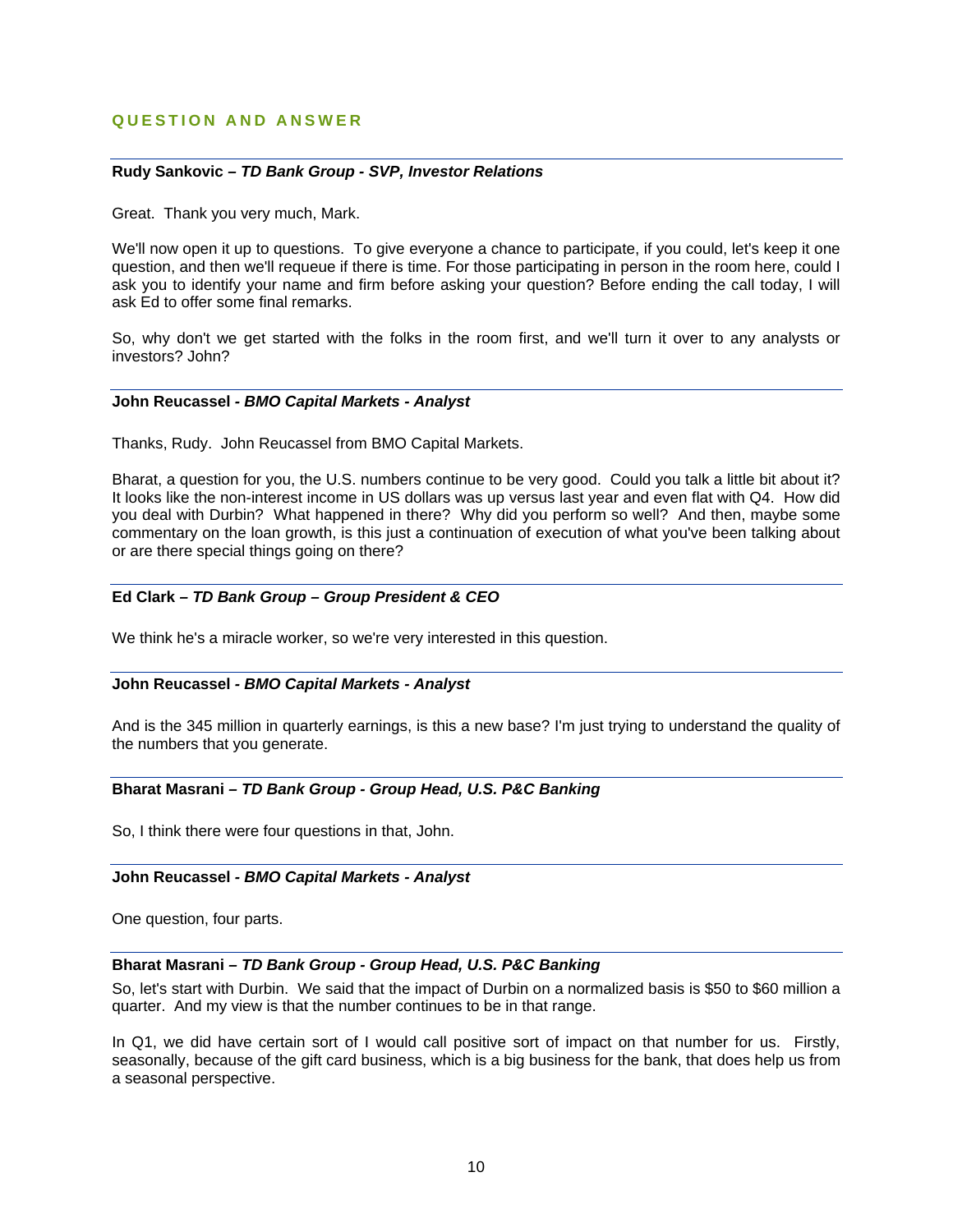We also had, I would say a timing as to how we get paid on some of the interchange in the U.S. So, those were positives.

perhaps the impact in Q1 was not as much as you might have been thinking. But, I think it is appropriate to say Durbin will cost us, you know, \$50 to \$60 million.

Having said that, we are trying very hard to mitigate the impact. As you know, there is no direct mitigation because it's not like Reg-E where we can change the behavior of our store folks and have customers opt in or opt out depending on, what their choices might be. Here, for us, the mitigation is more to do with our ability to optimize, our offerings, our value proposition out there where appropriate, to increase the fees, and more importantly, to offset it through growth.

As Ed mentioned and Colleen mentioned, we are seeing good organic growth in our business in the U.S., and that does help us to offset this. And I think I'd said this in an earlier call that my view is that within two years, we would have offset Durbin. So, that continues to be the case.

With respect to the fourth part of our question, our business and I've tried to figure out why the seasonality that we have in our U.S. business. But, we do. So, Q2, apart from being a short quarter, seasonally, it's not as strong a quarter.

Overall, I am still comfortable that we will, we're trying very hard. Tough to predict the future perfectly, but the guidance or the point we made is that our U.S. business should be able to evidence modest growth in 2012 from what we delivered in 2011, notwithstanding the impact of Durbin. So, I'm comfortable in saying that.

And with respect to growth generally, yes, it's the same. It might be boring, John. But, that's what we do for a living. It's getting one mortgage at a time, one customer at a time, one deposit at a time and one credit card at a time. And that's what it takes in our business, and we continue to work hard to generate that growth. And that's what's happening in our business in the U.S.

### **Rudy Sankovic** *– TD Bank Group - SVP, Investor Relations*

Thanks, John. Any other questions from the room? Okay. Operator, why don't we go to the first question on the phone please?

### **Operator**

Your first question comes from Steve Theriault from Bank of America. Please go ahead.

### **Steve Theriault** *- Merrill Lynch Canada - Analyst*

A question for Tim Hockey - Tim, I just want to make sure I understand what's going on with the HELOC trends. We've seen now several quarters of the HELOC book being relatively unchanged or even really shrinking slightly. Could you speak to what's driving this trend? Is it just that you product remains a little less competitive price-wise versus peers?

## **Tim Hockey** *– TD Bank Group – Group Head, Canadian Banking, Auto Finance, and Credit Cards*

That's exactly right. We haven't changed our standards in any way. It's literally just the competitive market, and our pricing is a little off market right now.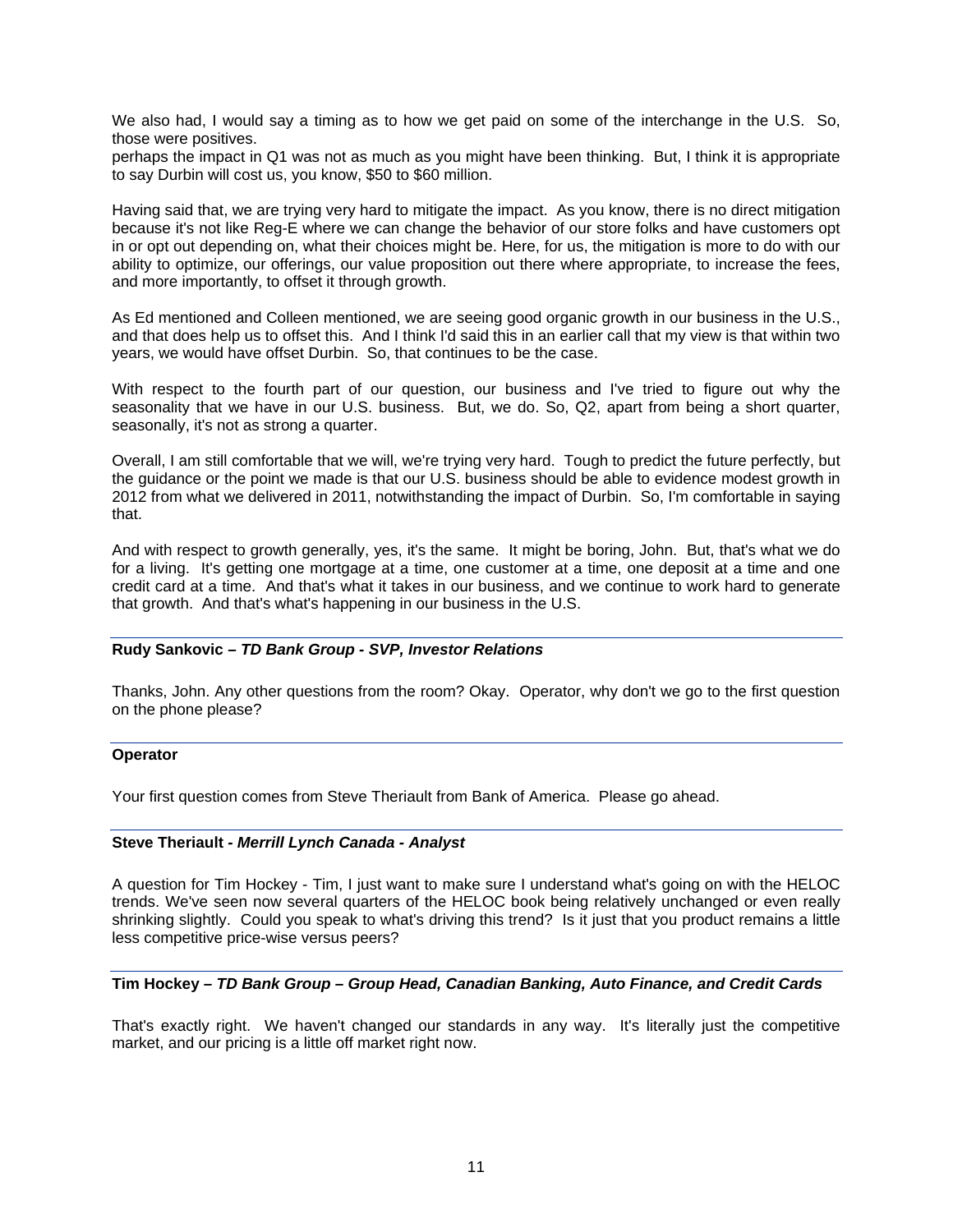#### **Steve Theriault** *- Merrill Lynch Canada - Analyst*

So, I guess what I don't understand is if I come into the branch and I don't like the prime plus one pricing on the variable rate revolving portion, why don't I take a HELOC with a fixed option and get the flexibility of being able to draw down principle payments?

### **Tim Hockey** *– TD Bank Group – Group Head, Canadian Banking, Auto Finance and Credit Cards*

Many do. In fact, we often sell our HELOC because it has all of those features as a much more flexible option as a mortgage. So, it's not like we're not having any success in selling our HELOCs. It's just that there is very aggressive pricing elsewhere in the marketplace. So, we have the largest portfolio, and as a result, we're seeing a little bit of market share loss in specifically HELOC. But, on the other hand, we're getting it back on the mortgage side.

### **Steve Theriault** *- Merrill Lynch Canada - Analyst*

Okay. If I might, just one on credit cards - we've heard a lot about your mortgage efforts in the U.S., but could we get just an update on your credit card initiative? How successful have you been in ramping that business in the U.S.? And should we see any appreciable positive impact on margins or loan growth any time soon?

## **Bharat Masrani** *– TD Bank Group - Group Head, U.S. P&C Banking*

This Bharat, Steve. On the credit card business, relative to the business we have in Canada, it's quite small. But, we are seeing good growth in the number of cards that we are able to put out.

We have various initiatives that we've talked about previously as to how we are doing that. The main focus again is through our stores. We are America's most convenient bank. We have a huge customer base. And a lot of our existing customers have credit cards elsewhere.

So, we work on various strategies, to see whether we can cross-sell credit cards. And generally speaking, yes, it's quite a small business. We're happy with how we are progressing in that business.

And I forget the second part. Sorry, Steve. I'd say overall credit card is showing good momentum. And it's too small to make any material difference on the margin.

### **Steve Theriault** *- Merrill Lynch Canada - Analyst*

How much of the 12.5 billion of other consumer would be cards then?

### **Bharat Masrani** *– TD Bank Group - Group Head, U.S. P&C Banking*

About a billion.

### **Steve Theriault** *- Merrill Lynch Canada - Analyst*

About a billion. Okay. Thank you.

### **Rudy Sankovic** *– TD Bank Group - SVP, Investor Relations*

Thanks, Steve. Next question please.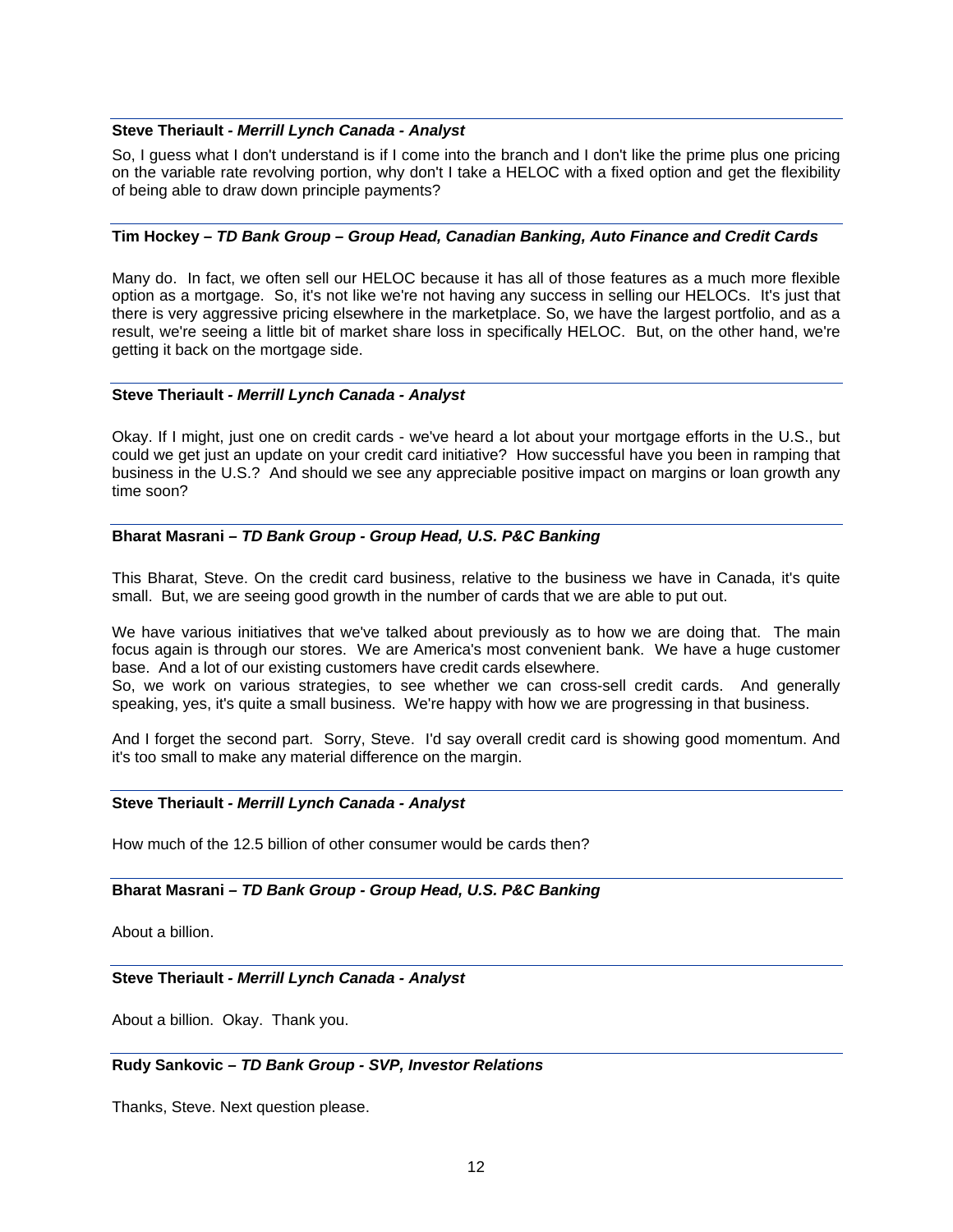#### **Operator**

Your next question comes from Robert Sedran from CIBC. Please go ahead.

#### **Robert Sedran** *- CIBC - Analyst*

Hi, good afternoon. Tim, based on the information on slide six, I've got MBNA at roughly break even on the quarter. First of all, is that correct? And then, could you perhaps just give us a sense of the expected earnings emerging from this transaction and how long it'll take to start adding meaningfully to earnings?

#### **Colleen Johnston** *– TD Bank Group – CFO & Group Head, Finance*

Rob, it's Colleen. If you look at the math that we provided, I think it would lead you to conclude that it was a break even in the quarter. It actually was a bit better than that. I think part of it's just in the rounding, frankly. So, it added about 2 percent to the bottom line growth in the quarter.

#### **Tim Hockey** *– TD Bank Group – Group Head, Canadian Banking, Auto Finance and Credit Cards*

And to answer the underlying trends, we're actually quite happy with what we're seeing. It will be in line with the guidance we gave previously we think for this year. Integration is going well. The employees have all signed on. The signs are up on the buildings, and we're selling lots of cards. So, we're quite happy. And I would say our early look at the credit quality is also better than we expected.

#### **Rudy Sankovic** *– TD Bank Group - SVP, Investor Relations*

Okay. Thanks, Robert. Next question please.

#### **Operator**

Your next question comes from Peter Routledge from National Bank Financial. Please go ahead.

#### **Peter Routledge –** *National Bank Financial - Analyst*

Thanks. A question just for Bharat - you answered some questions on the revenue side of your business, but on the expense side, I guess you cut average FTEs by 295. And expenses seem, granted the adjusted efficiency ratio is a little bit higher. But, you don't have Durbin in the numerator relative to the same quarter last year. So, can you give some color on what you're doing with expenses and how much more room do you have to take more cost out?

### **Bharat Masrani** *– TD Bank Group - Group Head, U.S. P&C Banking*

So, to give you a sense, firstly, quarter-over-quarter is always hard to make comparisons because there's always timing issues, etc. But, overall, I think, we have, like Colleen mentioned, similar to the rest of the whole of TD Bank Group, we have various initiatives that are U.S. is focused to make sure we are permanently reducing our cost base.

One example I would give you, and I don't want to take too much time here, is in our teller system in the U.S., we recently introduced imaging capability. So, when our customers walk in, their deposits are imaged on the spot before the customer leaves the store. What that does is, better customer experience,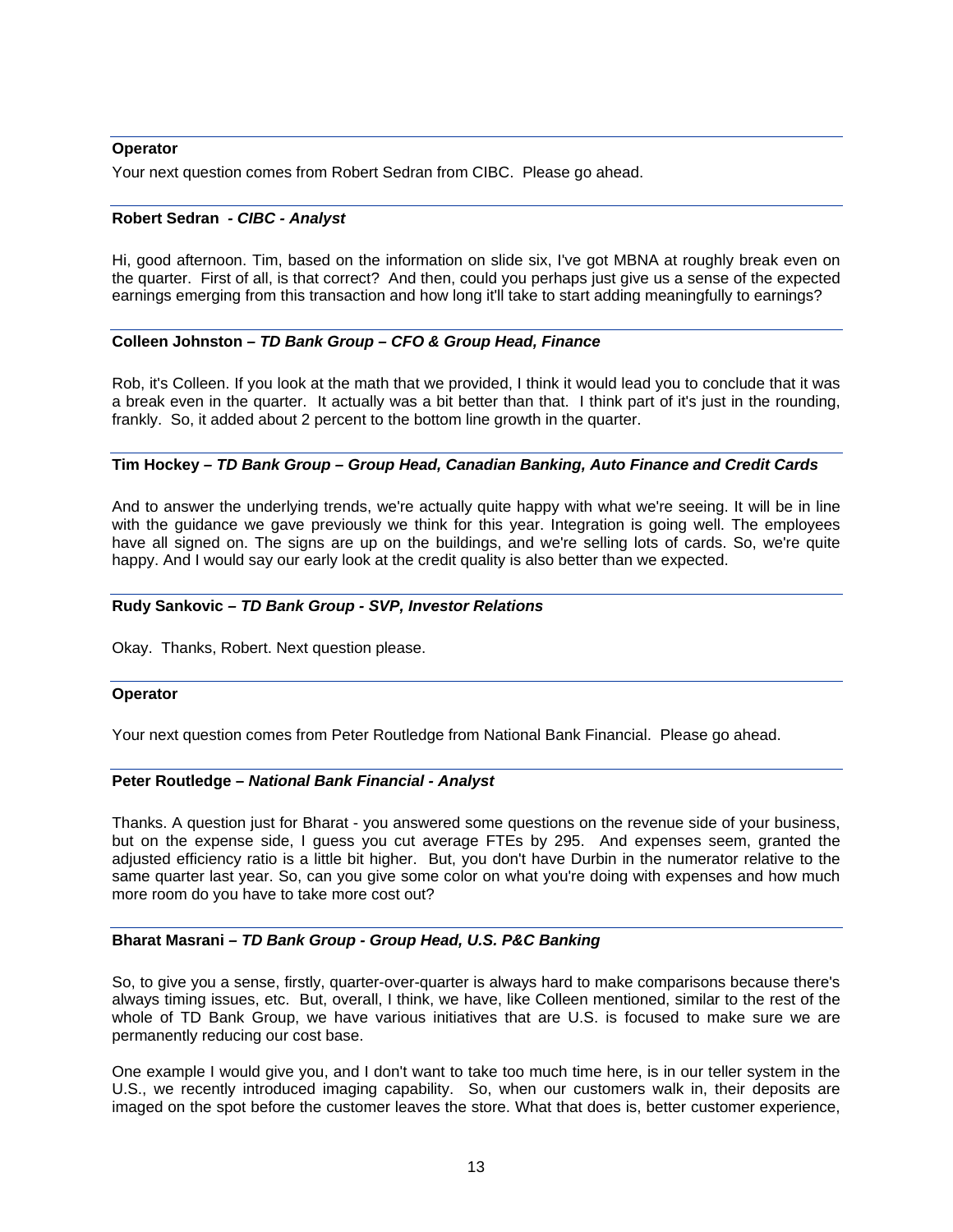it's all accurate. If there are 29 checks instead of 30, if the customer thought they were depositing 30, we'd be able to fix that on the spot.

What it does is it allows us then to exchange those images not only with other banks, but to make our processing, more seamless, and we are able to transmit that electronically. So, it reduces cost, improves our experience for our employees. And frankly, good thing there is it's good for the environment, as well, because we don't have these vans running around trying to pick up checks from all of our stores.

It's just one example of some of the things we are working on to try and permanently reduce cost. But, these are, fairly long term type of projects. And my view is that, over time, we will be able to get more efficiencies out of our business in the U.S.

### **Peter Routledge –** *National Bank Financial - Analyst*

What's your target for adjusted efficiency ratios say for 2013? If you're at 60 now roughly, where do you want to be?

### **Bharat Masrani** *– TD Bank Group - Group Head, U.S. P&C Banking*

I think the US generally, if you look at many of our peers, would run low to mid 50 percent, 55 percent or so. In our own case, given the type of balance sheet we have, we don't have as many, relatively speaking, commercial loans. And as we redo our balance sheet where we have more loans, you know, you should be able to see that ratio move towards what you'd expect out of the US peer group.

#### **Peter Routledge –** *National Bank Financial - Analyst*

The mid 50s?

### **Bharat Masrani** *– TD Bank Group - Group Head, U.S. P&C Banking*

Yes

### **Peter Routledge –** *National Bank Financial - Analyst*

OK. Thank you.

### **Rudy Sankovic** *– TD Bank Group - SVP, Investor Relations*

Thanks, Peter. Next question.

#### **Operator**

Your next question comes from Brad Smith from Stonecap Securities. Please go ahead.

#### **Brad Smith** *- Stonecap Securities - Analyst*

I was just wondering, Bharat or Tim perhaps, if we could get an update on the Chrysler integration and how the business is going. I'm particularly interested in, if we could get a sense for the revenue and income contribution that it's making to the U.S. segment. Thank you.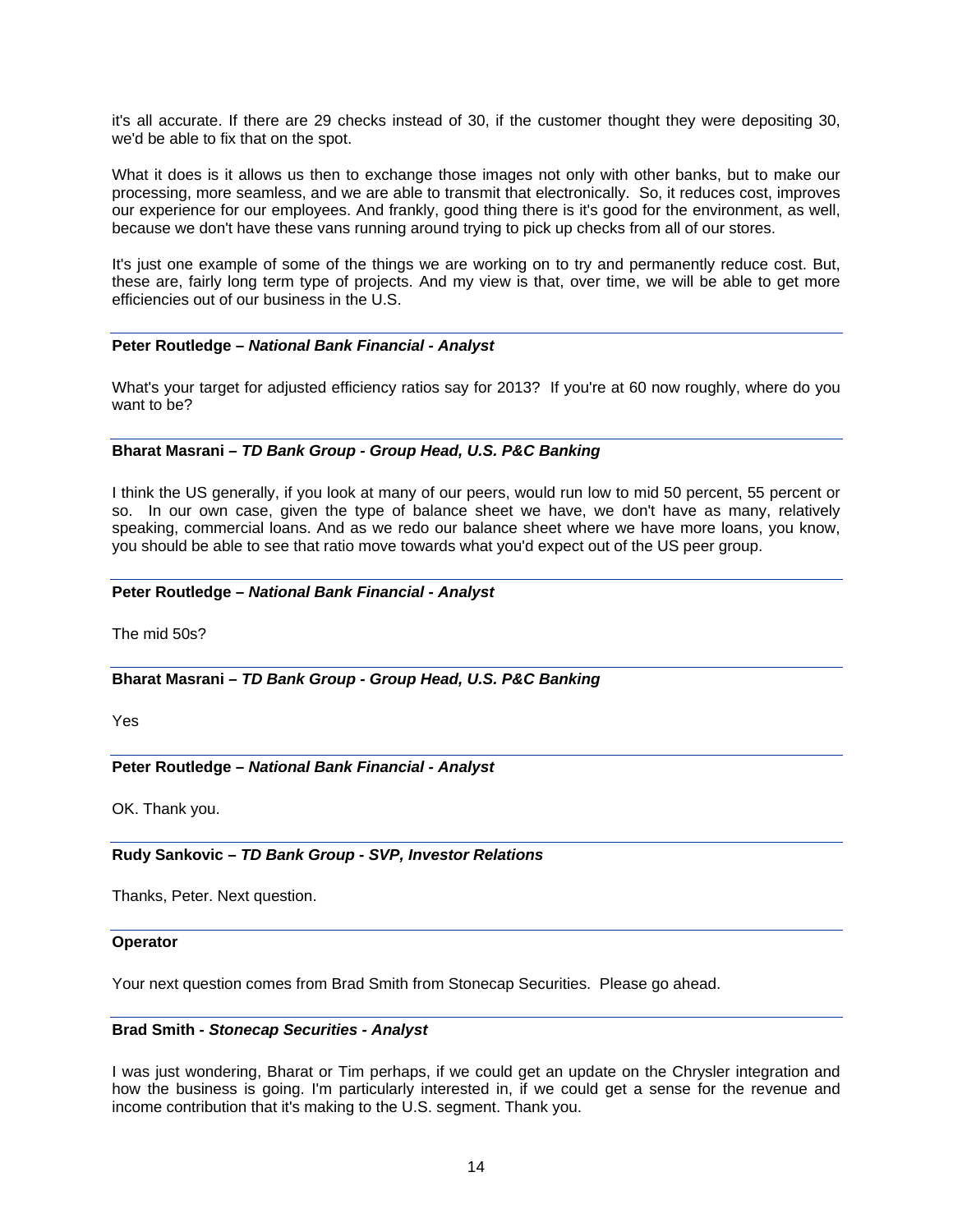### **Tim Hockey** *– TD Bank Group – Group Head, Canadian Banking, Auto Finance and Credit Cards*

So, this is Tim, Brad. The dealer signups actually just crossed over the 7,500 mark. So again, as we said earlier, great acceptance from the dealer community.

Loan originations continue to be quite strong, up fairly significantly over obviously where we were from a standing start this time last year. I would say our revenue, as we've said before, is still challenged from a margin point of view, given that we're playing in the prime space.

Our expenses are relatively high on a run rate basis. But, I can tell you that our earnings contribution to date, relative to our expectations, is high, less from the performance of the underlying business, if you will, and more so from the performance of things like our leases being brought forward, good resell values on cars.

So, clearly, we still have some mitigation work from an ongoing business point of view, and we've got all sorts of remediation efforts, vis-à-vis things like compliance and bringing what was a captive auto finance company up to snuff now being fully regulated by a bank.

## **Brad Smith** *- Stonecap Securities - Analyst*

Terrific. Thanks, sir.

### **Rudy Sankovic** *– TD Bank Group - SVP, Investor Relations*

Thanks Brad. Next question please.

#### **Operator**

Your next question comes from Gabriel Dechaine from Credit Suisse. Please go ahead.

### **Gabriel Dechaine** *- Credit Suisse - Analyst*

Hi, good afternoon. Just a quick one - the accretable yield, does any of that flow through the revenue line in the U.S.?

And then, pick one here - let's go with loan growth in the U.S. So, I see that for the last few quarters, commercial loan growth has been trailing consumer. I know consumer is starting from a smaller base. But, you know, is there anything else going on there? Is it, more of a strategic focus on the consumer? Is it, competitive marketplace for commercial loans? Impact of the runoff business? What's the trend there that I'm not seeing?

### **Colleen Johnston** *– TD Bank Group – CFO & Group Head, Finance*

Well, I'll start. It's Colleen on the accretable yield question. So, I think you're probably asking that in reference to the acquired credit impaired loans, whether there's anything unusual in the accounting. So, this quarter, what you saw is that we did have a larger PCL number related to acquired credit impaired loans. But, to Mark's earlier comment, we do expect that portfolio is performing within original expectations. So, we did have a PCL. We did not have anything notable on the revenue side.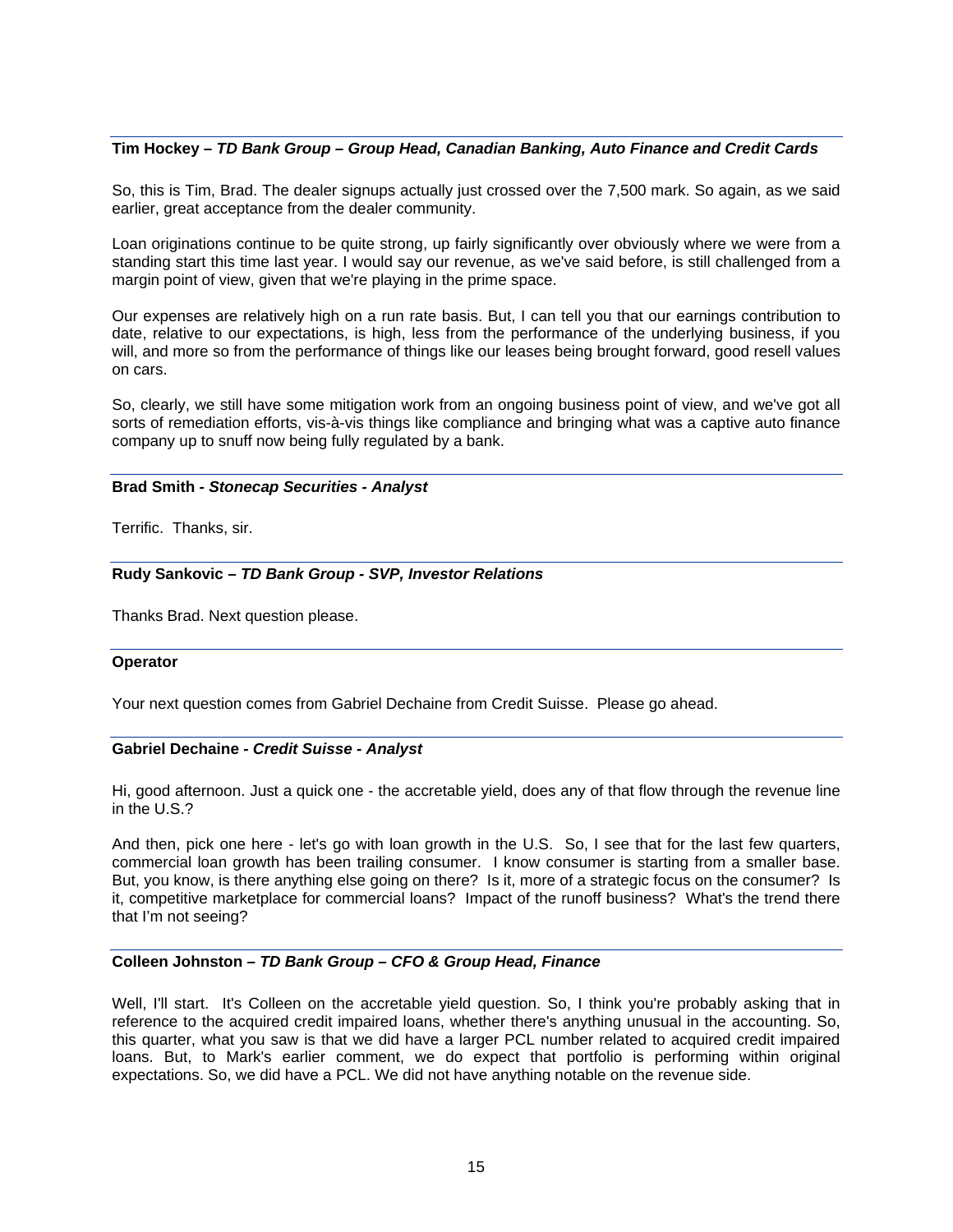## **Gabriel Dechaine** *- Credit Suisse - Analyst*

Okay.

## **Bharat Masrani** *– TD Bank Group - Group Head, U.S. P&C Banking*

And just to answer the question on consumer versus commercial, on the consumer side, most of the growth is coming on the mortgage and HELOC front. And there, the answer is relatively simple.

The legacy institutions that we acquired did not have any meaningful business in the mortgage segment. We've built a very good platform now. Mortgages are available through 1,300 stores in the U.S.

And what is going on with the lower rate cycle is there's a huge refinancing boom in the U.S. So, a lot of our customers had their mortgages at other institutions. And as they refi because of the rates, they're coming back to TD. So, that's why we are seeing very good pickup in our mortgage business. We are very happy with the way that it's going with respect to credit quality, what other products we can sell to those customers, etc. So, that's going, very well. On the commercial side, we are showing good growth on its own. I think year-over-year ex-acquisitions, it's about 10 percent growth.

Given what's going on in the U.S., we feel that growth is good and in keeping with, what we feel is within our risk appetite. Now, generally, in the economy, there is more strength. We are seeing some pickup on the commercial side that should continue. And in our case, we do get the advantage that when we enter a new market through new stores, one of the key advantages we have is we deliver the whole bank. So, that does generate commercial business for us, as well.

Overall, I'd say it's more the story around, taking advantage on the consumer side rather than, losing focus on the commercial side.

### **Rudy Sankovic** *– TD Bank Group - SVP, Investor Relations*

Great. Thank you, Gabriel. Next question please.

#### **Operator**

Your next question comes from Sumit Malhotra from Macquarie Capital. Please go ahead.

#### **Sumit Malhotra** *- Macquarie Capital Markets - Analyst*

Thanks, good afternoon. Very quick one for Tim Hockey, and then maybe a longer one for Ed Clark. Tim, your expense growth this quarter realized MBNA in there for only two months, but it was 8 percent yearover-year. Would you expect the full year expense growth in Canada to be higher, lower or about the same versus that number?

For Ed Clark, some press reports during the quarter suggested that the bank was looking at the potential purchase of an asset in Florida. Been a while since you bought anything in the U.S., and been a while since at least I've heard you talk about it. You used to mention asset sizes that you'd be looking at or potentially looking at, and whether it was actual banks or assets like Chrysler Financial or MBNA Canada that had just a lending component. Can you give us an update on what you're thinking about potential U.S. acquisitions?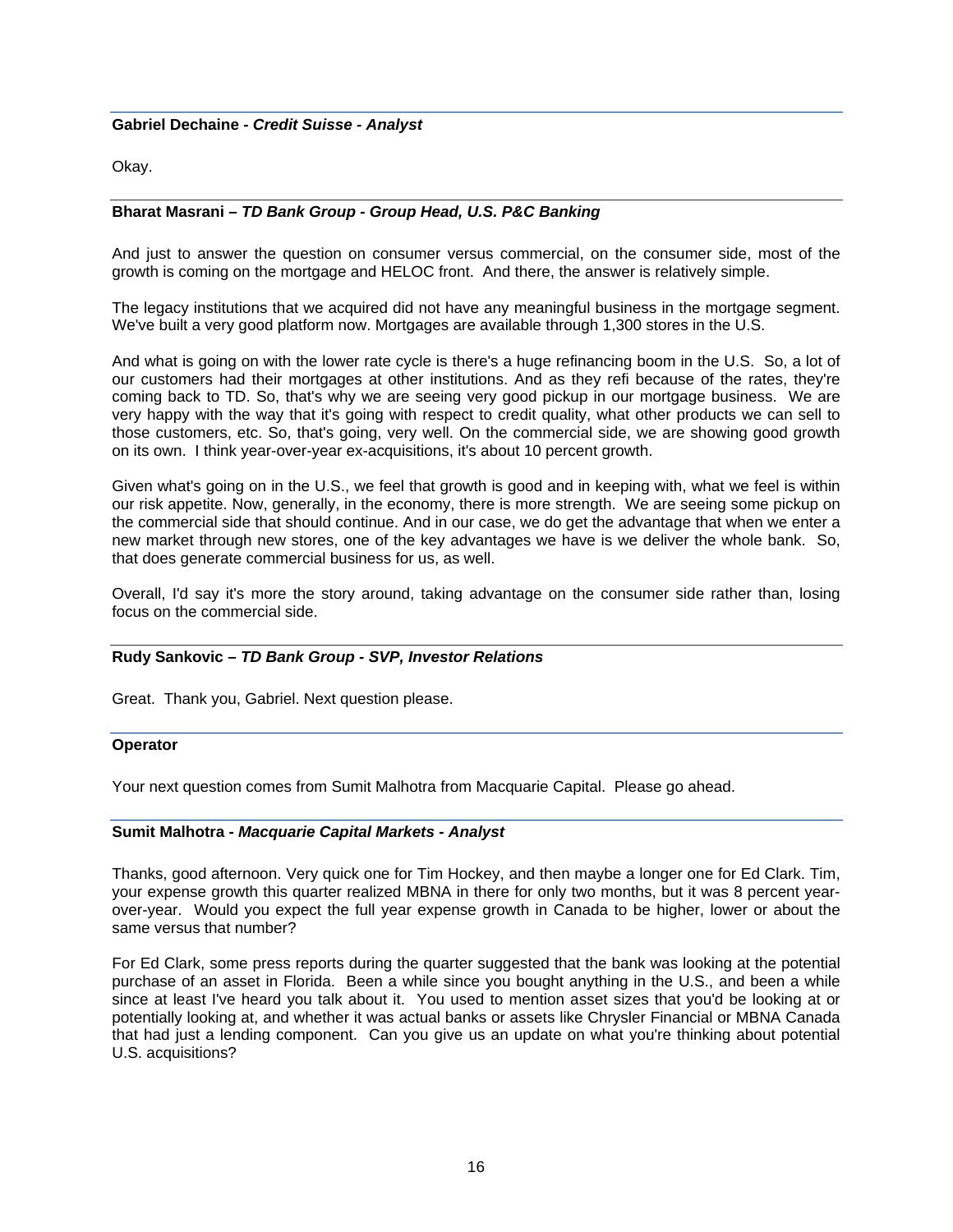## **Tim Hockey** *– TD Bank Group – Group Head, Canadian Banking, Auto Finance and Credit Cards*

So, on the first one, on the expense growth, that's about the range. But, I would say that, I can assure you, we will have positive operating leverage for the year.

## **Colleen Johnston** *– TD Bank Group – CFO & Group Head, Finance*

And maybe I can just clarify on that, just for the record. So, obviously, that 8 percent does include the MBNA impact. So, ex- that, we were up about 3 percent.

## **Ed Clark** *– TD Bank Group – Group President & CEO*

And in terms of acquisitions, I think we've been signaling the market that we now believe we have a strategic size in the United States. So, we're not size challenged, per say. We have said, that Florida would be a place that we want to fill in, and we would like, on the asset management side, to get some bigger strength in U.S. and international equities for our wealth management strategy. But, those would be smaller acquisitions. So, I think once you decide that you are not strategically challenged, you want to make sure that any acquisition you did was accretive.

And so, yes, we continue to look at portfolio of assets, and we'll continue to do that. And if we see something which is good for the shareholders, we will do it. But, we're not chasing assets, per se. And similarly, if we're looking at, banks, you know, we will want to be disciplined to make sure that it's a good deal from the shareholders' point of view. So, we continue to look at things, but we're not in a great hurry to do deals.

#### **Rudy Sankovic** *– TD Bank Group - SVP, Investor Relations*

Thank you, Sumit. Next question please.

#### **Operator**

Your next question comes from Mario Mendonca from Canaccord Genuity. Please go ahead.

#### **Mario Mendonca** *- Canaccord Genuity - Analyst*

Question's already asked and answered, thank you.

#### **Rudy Sankovic** *– TD Bank Group - SVP, Investor Relations*

Thank you, Mario. Next please.

#### **Operator**

Your next question comes from Darko Mihelic from Cormark Securities. Please go ahead.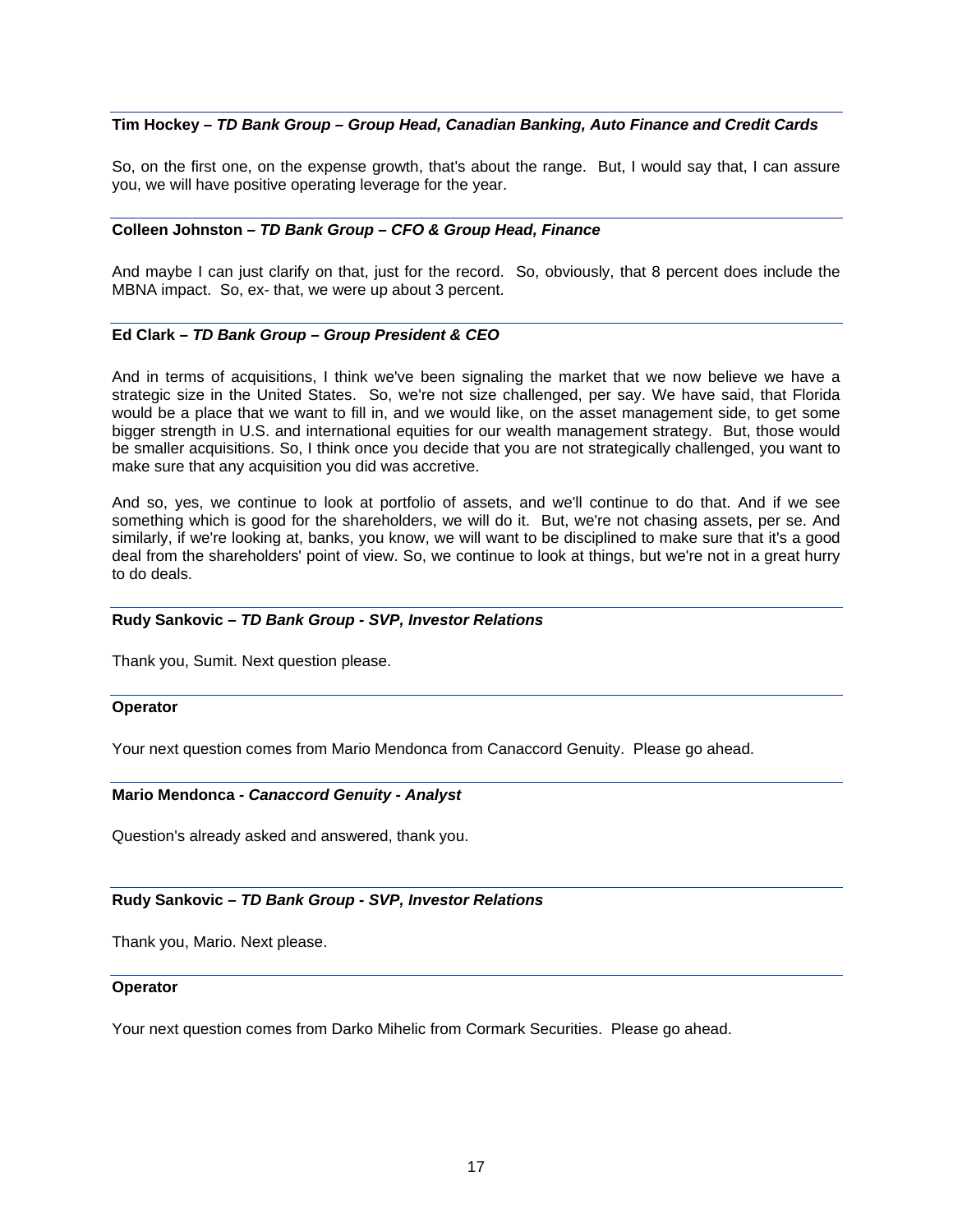#### **Darko Mihelic –** *Cormark Securities - Analyst*

Hi, thank you. Just a question on the corporate segment, Colleen, I'm staring at page 10 of your supplemental pack, and under IFRS accounting, the worst I've seen out of the corporate segment is a loss of 29 million. So, the question refers to why do we think a \$40 to \$80 million loss range is appropriate? Secondly, should we expect that to happen like right away starting Q2? Third, along the same lines, would it be real--in other words, is it possible that we just get an allocation among segments so that you might have a bigger loss in corporate but you have more earnings in, I don't know, wealth or something like that? So, can you give me some idea of why we're thinking 40 to 80 and how we should see that roll through for the rest of the year?

## **Colleen Johnston** *– TD Bank Group – CFO & Group Head, Finance*

Yeah, so, Darko, the corporate segment has many, many moving parts. Structurally, we believe that that ongoing loss should be in the \$40 to \$80 million range. But, this quarter, just a number of those moving parts all happen to trend a little bit more positively, creating that outcome. So, it isn't a matter of pointing to individual items that really drove it, but it was a whole variety of things.

So, I would guide you back to the minus 40 to minus 80, for the remaining quarters of the year. But, as we have seen, that number is quite difficult to predict.

### **Rudy Sankovic** *– TD Bank Group - SVP, Investor Relations*

Thanks, Darko. Next question please.

### **Operator**

Your next question comes from Cheryl Pate from Morgan Stanley. Please go ahead.

### **Cheryl Pate** *– Morgan Stanley - Analyst*

Hi. Just a quick question for Tim Hockey - just wondering if you can give us some color in terms of mortgage originations, fixed versus variable rate. I think we've heard some color from peers that consumers moving more towards a fixed rate product, and sort of how your originations have sort of trended over the last couple of quarters in relation to that and to the degree that impacted the margin this quarter.

## **Tim Hockey** *– TD Bank Group – Group Head, Canadian Banking, Auto Finance and Credit Cards*

So, our overall portfolio is about 50/50 split. But, very clearly, like the industry, we've seen a shift to fixed. And I think that number is more like 70/30 now, depending on the product. In terms of a margin shift, we've had a little bit of benefit, but as you see, our margin on average earning assets has gone down a little bit. And so, it wasn't enough to move that dial.

### **Rudy Sankovic** *– TD Bank Group - SVP, Investor Relations*

Okay. Thanks, Cheryl. Next question.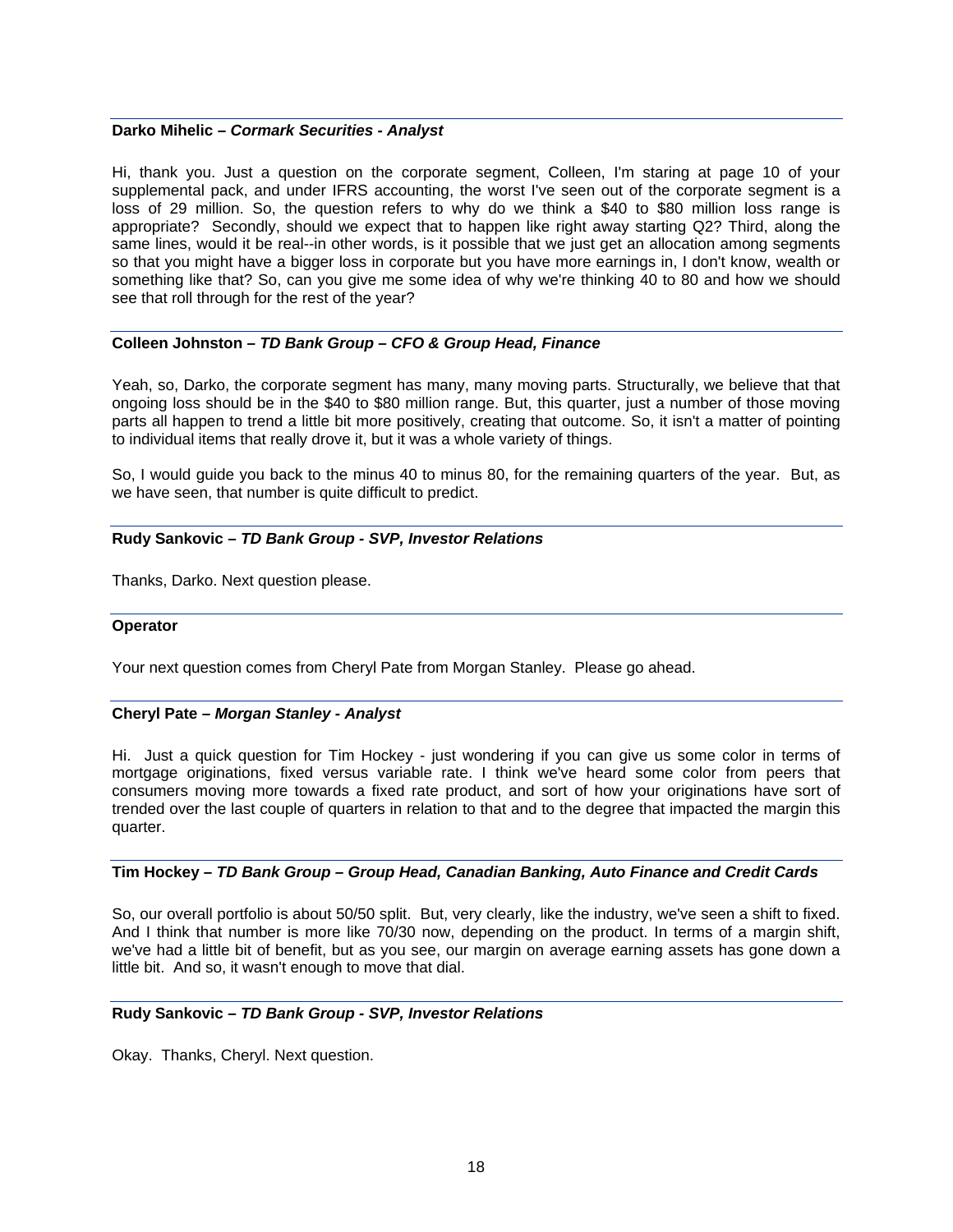### **Operator**

Your next question comes from Brian Klock of Keefe, Bruyette & Woods. Please go ahead.

## **Brian Klock** *- KBW - Analyst*

Good afternoon. Just a quick follow up for Ed and actually maybe even for Tim. Tim, you talked about the Chrysler Financial deal and some of the margins being, a little bit tighter than initially expected. I guess there was a large auto platform that's, out for bid right now in the U.S., actually North American auto platform. It's a little bit bigger than the Chrysler platform. I guess you guys think that's something that would fit well with TD or would that be something you'd be interested for the right price?

## **Ed Clark** *– TD Bank Group – Group President & CEO*

I don't think we comment on specific situations. I would say, though, that we're quite pleased with what we have now

## **Brian Klock** *- KBW - Analyst*

Okay. And then, a quick question for Mark - some of your other peers have talked about the condo developer exposure that they have within Canada. Is that something that you could share with us?

## **Mark Chauvin** *– TD Bank Group – Group Head & Chief Risk Officer*

Yeah, certainly. So, for condo developer, I'm assuming that's really the condos under construction.

### **Brian Klock** *- KBW - Analyst*

Right.

### **Mark Chauvin** *– TD Bank Group – Group Head & Chief Risk Officer*

So, that's the high rise. I mean, that's been an area that we would probably identify as the highest risk or one of the higher risks in commercial lending. So, we've always approached it from a fairly conservative perspective, meaning that we've had very consistent underwriting guidelines that we adhere to. We really only deal with kind of the most experienced builders that happen to be longstanding builders that we've had relationships with.

In terms of the underwriting guidelines, we always have recourse. We always satisfy ourselves that we're dealing with a counterparty with reasonable liquidity. And we require a certain level of pre-sales that would reduce the risk in our view and to protect against a sudden correction of any sort.

To kind of put it into context for you, it's not a big business for us in terms of, in the commercial bank, it's really less than 2 percent of outstandings. And that number has remained relatively constant for a while because it does turn.

### **Rudy Sankovic** *– TD Bank Group - SVP, Investor Relations*

Time for one last question.